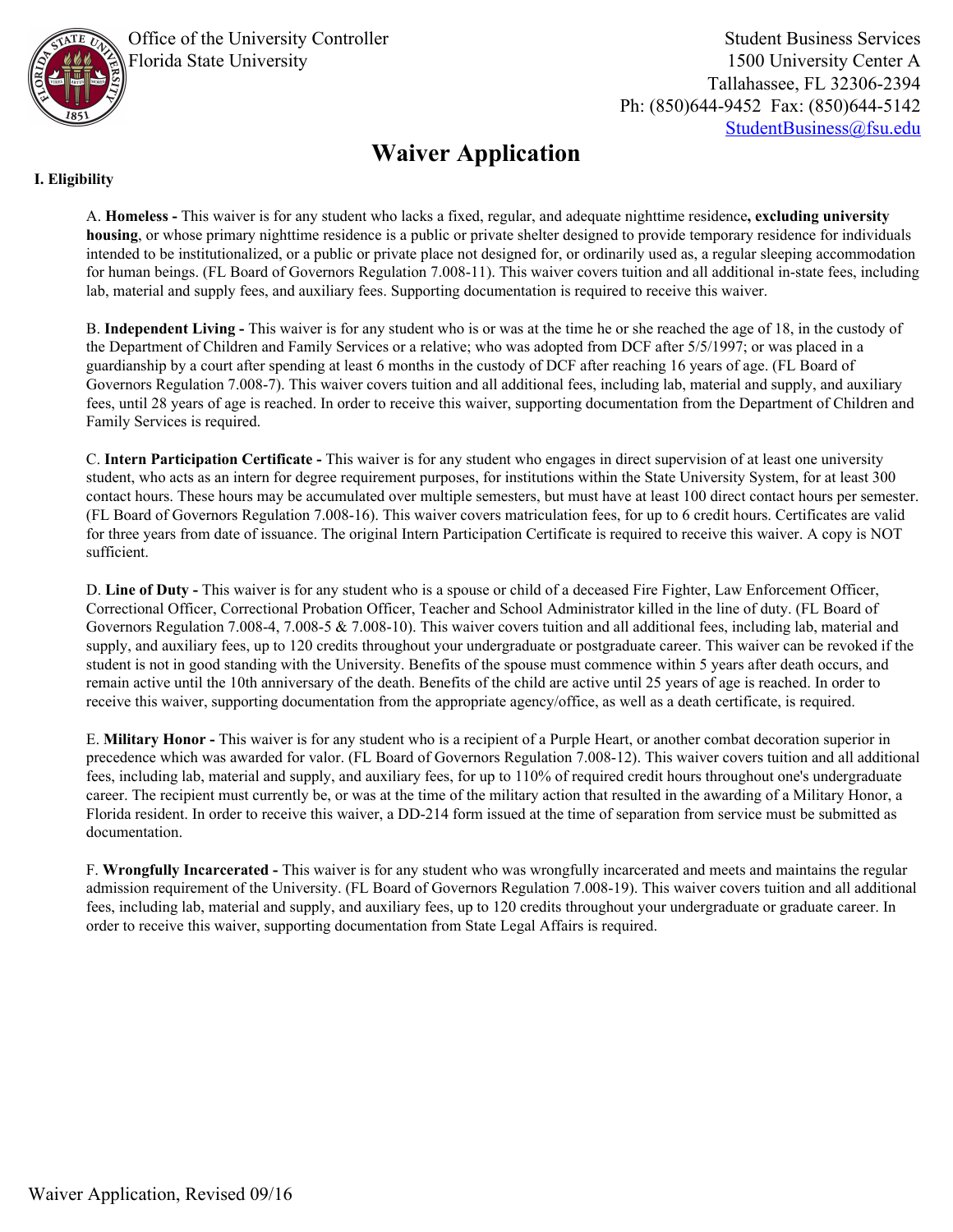

# **Waiver Application**

#### **II. Payment Arrangements**

The Office of Student Business Services administers waivers for university tuition and fees and will work with State Agencies to waive tuition and fees only. If the Waiver Application, along with all supporting documents, is not received prior to the fee payment deadline, then the student will be responsible for a \$100.00 Late Payment Fee. Waiver Applications turned in after the published waiver deadline of each semester, run the risk of a potential over-award of financial aid. Each state waiver covers different charges, specified in the Board of Governors Regulation 7.008. No waiver shall pay additional accrued charges, such as Parking Tickets, Bookstore Charges, Food Services, Health Services, Health Insurance, and Late Payment and Registration fees.

#### **III. Florida State University State Waivers: Student Responsibilities**

A. The student is financially responsible for ALL tuition and fees upon registration.

B. The student is required to complete a Waiver Application and submit it no later than the **THE PUBLISHED WAIVER DEADLINE OF EACH SEMESTER,** which can be found on the calendar on the Student Business Services website . Waiver Applications are available on the Internet at[: http://controller.vpfa.fsu.edu/forms](http://controller.vpfa.fsu.edu/forms) or at the Office of Student Business Services at A1500 University Center, Tallahassee, FL 32306-2394. Late submissions will be assessed a \$100.00 late fee.

C. A letter of authorization, voucher or government agency form must accompany the Waiver Application and be submitted to the Office of Student Business Services no later than the third day of the semester. Late submissions will be assessed a \$100.00 late fee.

#### D. **STUDENTS ARE RESPONSIBLE FOR NOTIFYING FSU'S STUDENT BUSINESS SERVICES OFFICE REGARDING ANY CHANGES IN CREDIT HOURS FOR THE SEMESTER**.

E. Any waiver amount a student receives will be factored into his/her Financial Aid award package and might affect one's eligibility for other awards. This paperwork is time-sensitive. If the student's Financial Aid package does not reflect this waiver prior to the disbursement of aid, it is the students responsibility to report this payment to the Financial Aid Office as an income source. Otherwise, the student might be "over-awarded" and be required to repay financial aid to the University. Similarly, Waiver Applications turned in after the specified deadline might result in a financial aid over-award.

F. Students are responsible for paying any charges not covered by the waiver. Tuition must be paid, or arrangements must be made, by the end of the second week of the semester. If not paid by the assigned due date, a \$100.00 late fee will be assessed. Accounts not paid in full by the end of the semester may hold up a student's progress academically. These students may not be able to register for classes for the next semester or future semesters, nor will they receive grades or transcripts or diplomas, or obtain access to FSU services, including health and recreation services, and other services provided for paying students.